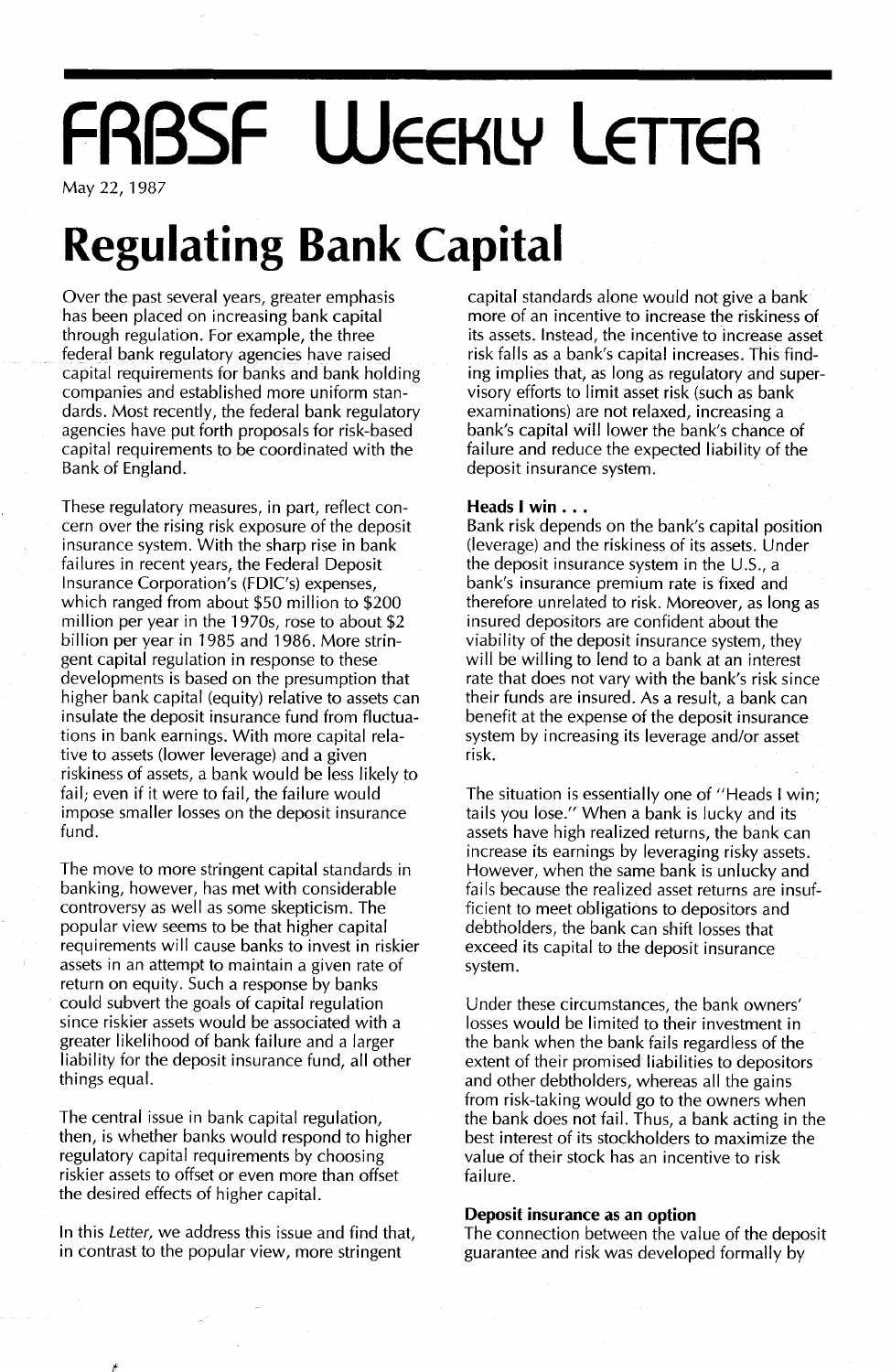## **FRBSF**

economist Robert Merton. Merton has shown how the value of the deposit insurance guarantee can be related to leverage and asset risk using an options-pricing formula developed by economists Fisher Black and Myron Scholes for the valuation of stock options.

A put option for a particular stock, for example, is a contract that gives the purchaser the right, but not the obligation, to sell a certain number of shares of the stock to the seller of the option at a predetermined exercise price. The purchaser of the option would exercise the option only if the market price of the stock were lower than the option's exercise price. The options-pricing formula developed by Black and Scholes is a mathematical way of calculating how much a particular stock option is worth (that is, the option's price). The value of a put option is negatively related to the current price of the stock, and positively related to the variation in the stock's rate of return (that is, its risk), the exercise price, and the time to maturity of the agreement.

In Merton's adaptation of the stock option formula to deposit insurance, the bank is viewed as "purchasing" an option from the deposit insurance system to sell ("put") its assets to the system at a price equal to the value of the bank's insured deposits, which, for simplicity, we assume represent all bank liabilities. The bank would exercise this option only when its assets are worth less than its liabilities  $-$  that is, when it is insolvent. The value of the deposit guarantee to the bank is negatively related to the value of the bank's assets, and positively related to the variation in the rate of return on the bank's assets (asset risk), the level of insured deposits, and the time interval between bank examinations. (In applying the formula to deposit insurance, the value of the bank's assets replaces the stock price, the variation in the value of the assets substitutes for the variation in the stock price, the value of the insured deposits corresponds to the exercise price, and the examination interval is used in place of the time to maturity of the option contract.)

This options pricing formula indicates that the value of the deposit insurance guarantee

increases as the bank's leverage (the ratio of its assets to invested capital) declines, or as the variability of the bank's return on assets (asset risk) increases. The reason is that an increase in either leverage or the riskiness of assets makes it more likely that the option will be exercised. Thus, a bank *not* required to pay the full value of the option could increase the value of its own stock by increasing leverage and/or asset risk if allowed to do so by regulators.

#### Asset risk and the deposit guarantee

The effects of varying leverage and asset risk on the value of the deposit guarantee and hence the value of the bank are illustrated graphically in the figure using the options pricing formula. For purposes of the figure, the initial assets of the bank (excluding the value of the deposit insurance guarantee) are arbitrarily set at \$1 million. We also assume that the bank pays a deposit insurance premium of  $1/12$ th of a percent of deposits (the statutory rate).

In the figure, for a given level of leverage (staying on any given line), it is evident that the value of the deposit insurance guarantee to the bank rises as asset risk increases. Similarly, for any given level of asset risk, increasing leverage by increasing deposits relative to initial assets (moving vertically from one line up to the next) also increases the value of the deposit insurance guarantee. Thus, a bank can increase its stockholder's wealth by increasing either asset risk or leverage, if permitted to do so.

#### The incentive to increase risk

Of key importance to the issue of capital regulation, however, is the observation that the incentive (the increase in value for a given change in risk) to increase asset risk declines as leverage declines. In graphical terms, for a given asset risk (standard deviation), the slopes of the lines become less steep as leverage declines.

Put another way, as the capital of an insured bank increases, the bank's incentive to increase asset risk falls. Thus, banks with the lowest capital ratios are those that have the greatest incentives to take on risky asset portfolios. Such banks, therefore, pose the gravest threat to the deposit insurance fund.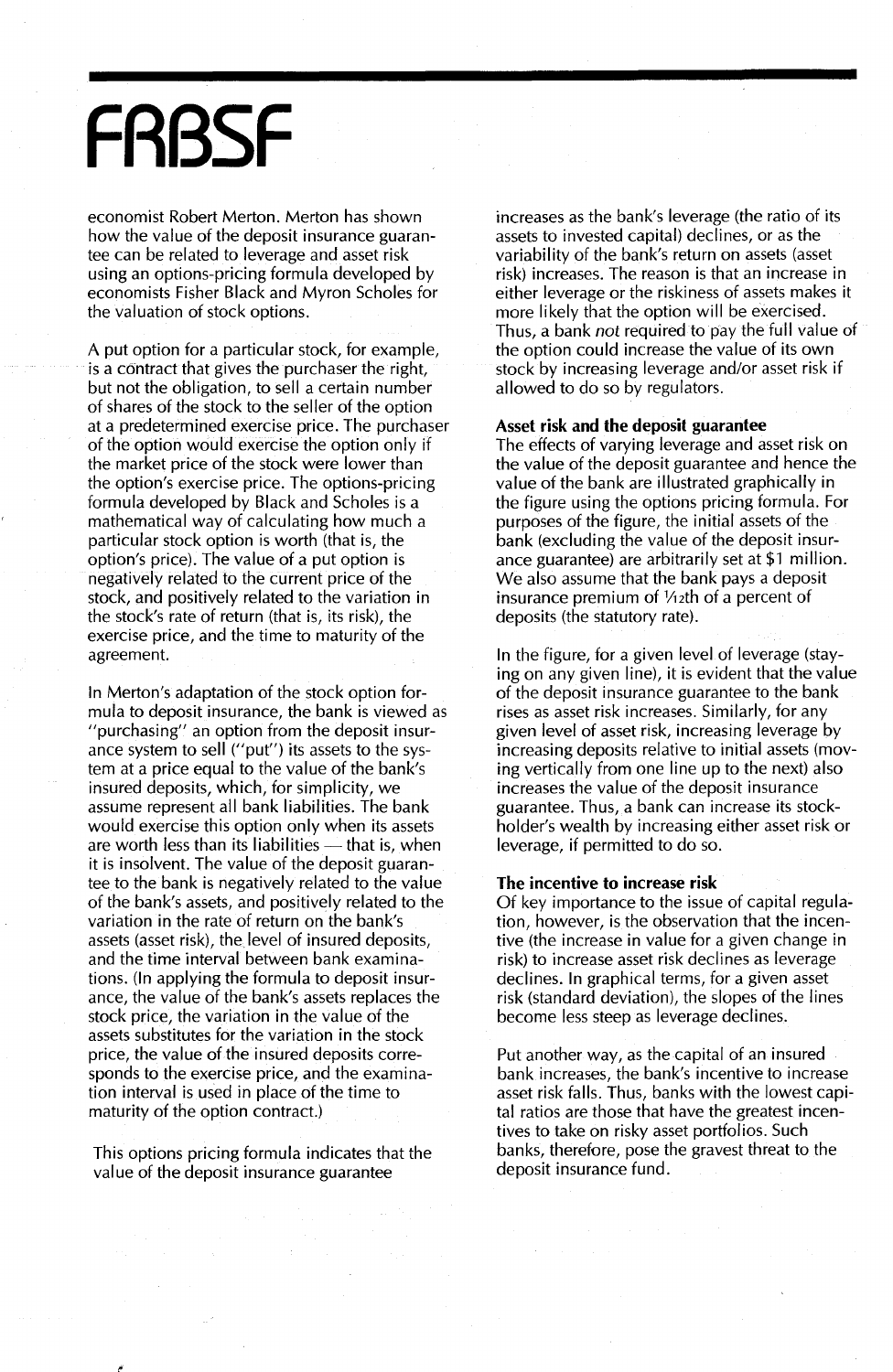

These results, based on the options-pricing formula, also may be derived from another framework known as the state-preference model. A number of economists have used the state-preference model to show that with underpriced deposit insurance, banks will try to maximize leverage and/or asset risk. In an article in this Bank's Spring 1987 Economic Review, we extend the state-preference framework to show that it also implies that the incentive to increase asset risk declines as leverage declines.

### Capital regulation

The fact that the incentive to increase asset risk falls as capital increases (leverage declines) means that more stringent capital requirements would not give banks more of a reason to invest in riskier assets. On the contrary, it would give them less of an incentive to do so. Therefore, if regulatory efforts were sufficient to constrain

asset risk before capital requirements were increased, they certainly would be sufficient to

With more capital, banks would have less of an incentive to evade regulatory restrictions on asset risk. Consequently, as long as regulators do not react to lower leverage (higher capital) requirements by relaxing regulatory and supervisory efforts (through reduced bank examinations, for example) to limit asset risk, banks will not increase the riskiness of their assets. As a result, the risk exposure of the deposit insurance fund consequently will decline.

#### **Conclusions**

Currently, deposit insurance premiums are unrelated to bank risk, which depends on both leverage and asset risk. Moreover, insured depositors are not concerned with bank risk-taking and are willing to lend to banks at a risk-free rate since their deposits are insured. Under such a system, banks can benefit by increasing asset risk and/or by increasing leverage. As a result, some degree of capital regulation is needed to limit the liability of the deposit insurance fund. Similarly, for any given degree of leverage, the expected liability of the deposit insurance system can be lowered by reducing asset risk.

The analysis in this Letter indicates that regulatory increases in capital standards will not require greater efforts to restrain asset risk. On the contrary, the incentive to increase asset risk declines as capital increases. Thus, regulatory efforts to raise capital in banking would not by themselves lead to more risky asset portfolios.

#### Michael C. Keeley and Frederick T. Furlong

Opinions expressed in this newsletter do not necessarily reflect the views of the management of the Federal Reserve Bank of San Francisco, or of the Board of Governors of the Federal Reserve System.

Editorial comments may be addressed to the editor (Gregory Tong) or to the author . . . . Free copies of Federal Reserve publications can be obtained from the Public Information Department, Federal Reserve Bank of San Francisco, P.O. Box 7702, San Francisco 94120. Phone (415) 974-2246..